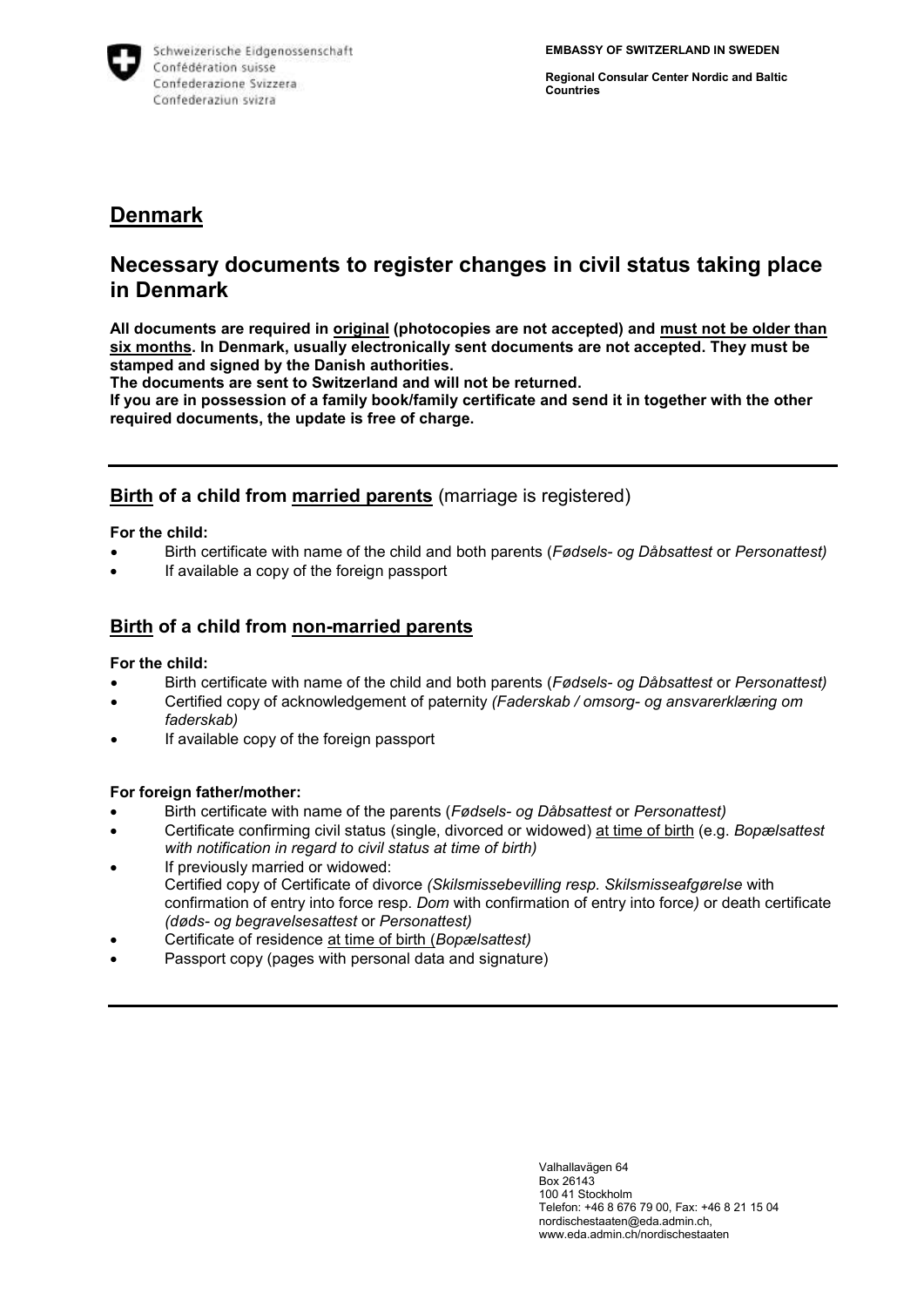### **Marriage or registered partnership** (same sex marriage)

- Marriage certificate *(Vielsesattest)* or certificate of registration of partnership
- Form *Questionnaire concerning marriage* [\(www.eda.admin.ch/nordischestaaten\)](http://www.eda.admin.ch/nordischestaaten)

#### **Additional for Swiss citizen:**

- Certificate of residence at time of marriage *(Bopælsattest)*
- Certificate of change of name if applicable *(Attestation af Navneændring* or *Personattest* **and** *Bopælsattest with navn historie)*

#### **Additional for non Swiss partner:**

- Birth certificate with name of both parents (*Fødsels- og Dåbsattest* or *Personattest)*
- Certificate confirming civil status **before** the marriage (single, divorced or widowed) (e.g.
- *Bopælsattest with notification in regard to civil status before the marriage)* If previously married or widowed:
- Certified Copy of Certificate of divorce *(Skilsmissebevilling resp. Skilsmisseafgørelse* with confirmation of entry into force resp. *Dom* with confirmation of entry into force*)* or death certificate *(døds- og begravelsesattest* or *Personattest)*
- Certificate of residence at time of marriage *(Bopælsattest)*
- Certificate of change of name if applicable *(Attestation af Navneændring* or *Personattest* **and** *Bopælsattest with navn historie)*
- Passport copy (pages with personal data and signature)

## **Divorce**

- Certified true copy of the divorce certificate, issued by *Familieretshuset* (*Skilsmissebevilling* or *Skilsmisseafgørelse* with confirmation of entry into force). In contrast, in case of a judiciary divorce, a certified true copy of the court's decision (*Dom*) with confirmation of entry into force is required.
- Personattest with new civil status
- Confirmation of joint custody after the divorce (*Erklæring om fortsat fælles forældremyndighed efter separation eller skilsmisse)*
- Certificate of change of name if applicable *(Attestation af Navneændring* or *Personattest* **and** *Bopælsattest with navn historie)*
- Passport copy (pages with personal data and signature)
- Form *Questionnaire concerning divorce* [\(www.eda.admin.ch/nordischestaaten\)](http://www.eda.admin.ch/nordischestaaten)

## **Death**

- Death certificate *(Døds- og begravelsesattest* or *Personattest)* **and** certified copy of *Dødsattest*  from doctor or hospital.
- If the deceased person owned a Swiss passport or identity card, the documents must be returned for cancellation.

## **Change of name**

- Certificate of change of name *(Attestation af Navneændring* or *Personattest* **and** *Bopælsattest with navn historie)*
- Passport copy (pages with personal data and signature)